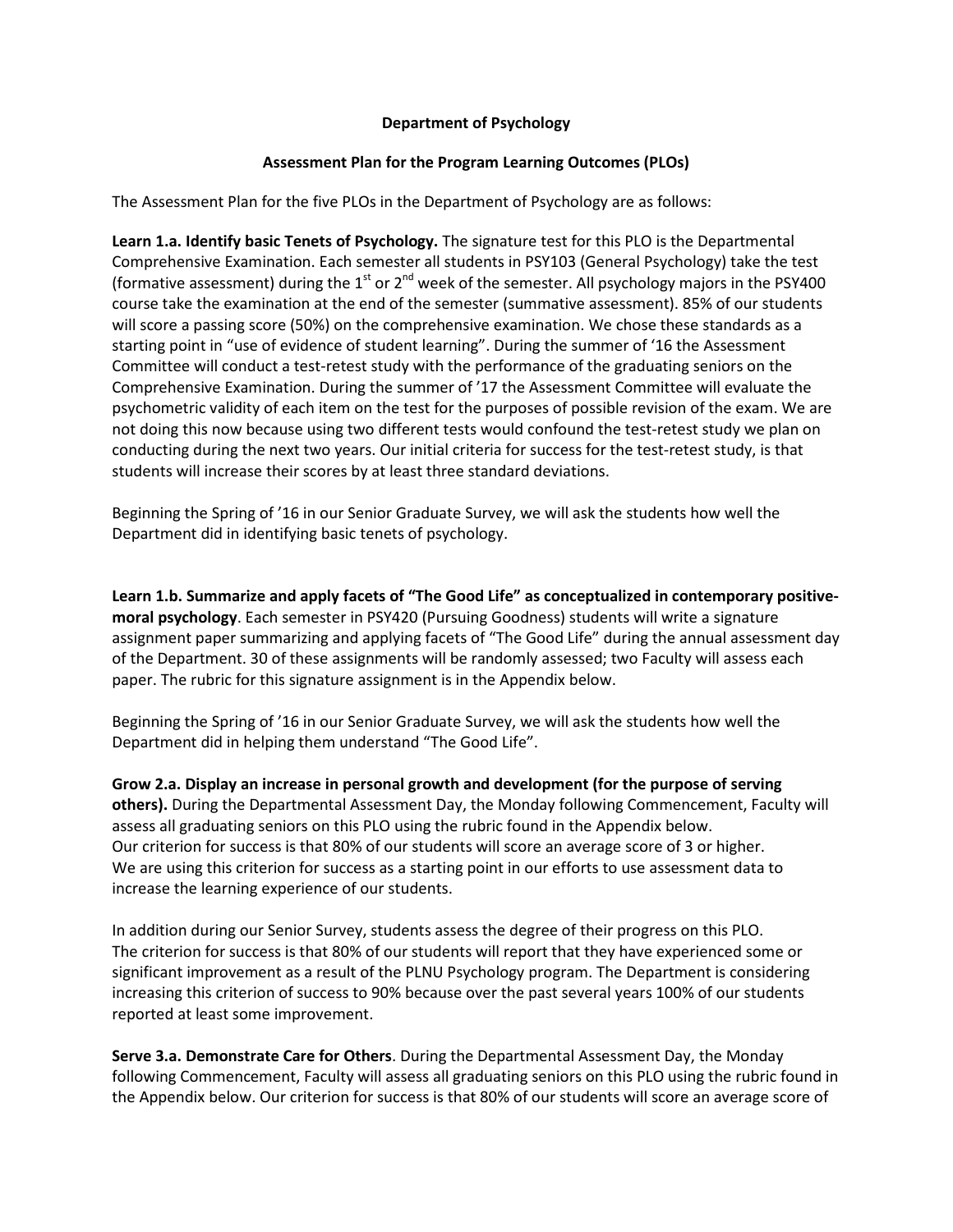3 or higher. We are using this criterion for success as a starting point in our efforts to use assessment data to increase the learning experience of our students.

In addition during our Senior Survey, students assess the degree of their progress on this PLO. The criterion for success is that 80% of our students will report that they have experienced some or significant improvement as a result of the PLNU Psychology program.

**Serve 3.b. Understand Careers in Psychology.** In PSY400 all students complete the signature assignment, referred to as the "Individualized Career Project". The rubric for this assignment can be found below in the Appendix. We expect 80% of our students will score a 3 or higher on this rubric. The Department is considering increasing this standard to 90% based on the performance of recent graduates.

In addition during our Senior Survey, students assess the degree of their progress on this PLO. The criterion for success is that 80% of our students will report that they have experienced some or significant improvement as a result of the PLNU Psychology program.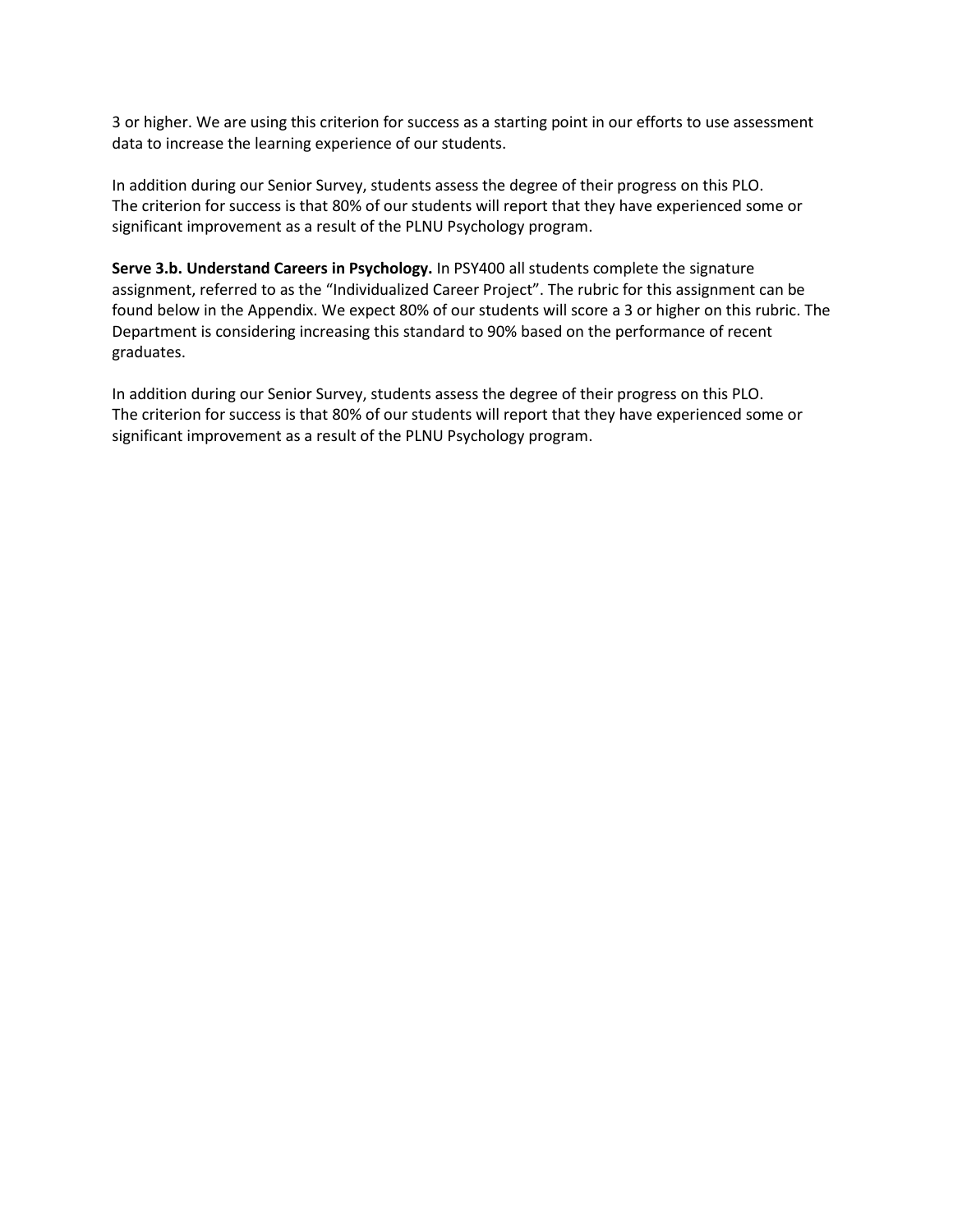## **Appendix**

|                                                                                                                                          | PSY 420 Rubric                                                                                                                                                                                                                                                                                                                                                                |                                                                                                                             |                                                                                                                                  |                                                                                                                                                                     |
|------------------------------------------------------------------------------------------------------------------------------------------|-------------------------------------------------------------------------------------------------------------------------------------------------------------------------------------------------------------------------------------------------------------------------------------------------------------------------------------------------------------------------------|-----------------------------------------------------------------------------------------------------------------------------|----------------------------------------------------------------------------------------------------------------------------------|---------------------------------------------------------------------------------------------------------------------------------------------------------------------|
|                                                                                                                                          | A course in 'applied moral psychology' for the rest of your life                                                                                                                                                                                                                                                                                                              |                                                                                                                             |                                                                                                                                  |                                                                                                                                                                     |
|                                                                                                                                          | <b>Capstone</b>                                                                                                                                                                                                                                                                                                                                                               | <b>Milestones</b>                                                                                                           | <b>Benchmark</b>                                                                                                                 |                                                                                                                                                                     |
|                                                                                                                                          |                                                                                                                                                                                                                                                                                                                                                                               | 3                                                                                                                           | 2                                                                                                                                | 1                                                                                                                                                                   |
| "Good Life"<br>Concepts<br>1. Positive<br>emotionality<br>2. Relationship<br>3. Arete (virtue)<br>4. Vital engagement<br>5. Spirituality | Student will be able to answer the<br>question: What makes a "good life"<br>good? Student can enumerate and<br>clearly articulate detailed and<br>comprehensive knowledge of all<br>components or specifically describe<br>a majority of the five components of<br>a good life. Student provides clear<br>explanation of how each<br>component contributes to well-<br>being. | Student can describe general<br>knowledge of the<br>components of a good life.                                              | Student can describe<br>satisfactory knowledge of<br>the components of a good<br>life.                                           | Student cannot identify and<br>adequately describe<br>components of a good life.<br>Descriptions are vague and<br>incomplete.                                       |
| Theory and<br><b>Research Findings</b>                                                                                                   | Student can enumerate and clearly<br>articulate detailed and<br>comprehensive knowledge of<br>theory and research findings<br>related all or a majority of the<br>components of a good life.<br>Student provides clear<br>explanation of how theory and<br>research supports each<br>component.                                                                               | Student can describe<br>general knowledge of<br>theory and research<br>findings related to one<br>component of a good life. | Student can describe<br>satisfactory knowledge<br>of theory and research<br>findings related to one<br>component of a good life. | Student cannot identify and<br>adequately describe theory<br>and research related to each<br>component of a good life.<br>Descriptions are vague and<br>incomplete. |
|                                                                                                                                          | Student can enumerate and clearly Student can describe<br>articulate detailed and                                                                                                                                                                                                                                                                                             | general knowledge of                                                                                                        | Student can describe<br>satisfactory knowledge                                                                                   | Student cannot identify and<br>adequately describe how to                                                                                                           |
| <b>Practical</b>                                                                                                                         | comprehensive knowledge of                                                                                                                                                                                                                                                                                                                                                    | how to apply (practice) the                                                                                                 | of how to apply (practice)                                                                                                       | apply (practice) the                                                                                                                                                |
| <b>Applications</b>                                                                                                                      | how to apply (practice) all or a<br>majority of the components of a<br>good life.                                                                                                                                                                                                                                                                                             | components of a good life.                                                                                                  | the components of a good<br>life.                                                                                                | components of a good life.<br>Descriptions are vague and<br>incomplete.                                                                                             |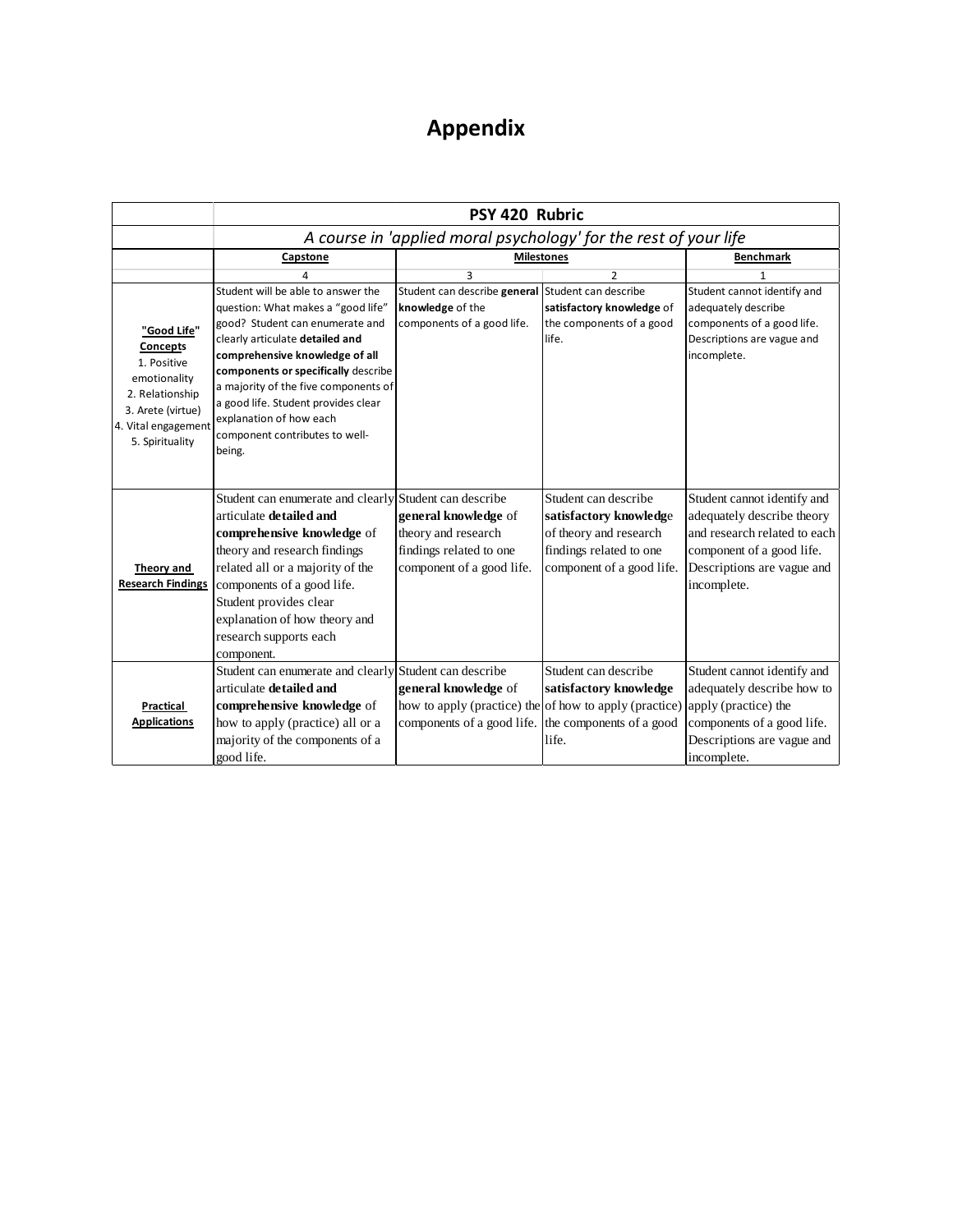| <b>Demonstrating Care for Others Rubric</b> |                                                                                                                                                                                                                       |                                                                                                                                                                                                    |                                                                                                                                                                                                   |                                                                                                                                                                                      |  |
|---------------------------------------------|-----------------------------------------------------------------------------------------------------------------------------------------------------------------------------------------------------------------------|----------------------------------------------------------------------------------------------------------------------------------------------------------------------------------------------------|---------------------------------------------------------------------------------------------------------------------------------------------------------------------------------------------------|--------------------------------------------------------------------------------------------------------------------------------------------------------------------------------------|--|
|                                             | <b>Capstone</b><br>Δ                                                                                                                                                                                                  | <b>Milestones</b><br>3                                                                                                                                                                             | <b>Milestones</b><br>$\overline{2}$                                                                                                                                                               | <b>Benchmark</b><br>$\mathbf{1}$                                                                                                                                                     |  |
| <b>Active</b><br><b>Listening</b>           | Student<br>consistently is an<br>active listener and<br>shows full<br>attention to others<br>around them<br>(supervisors,<br>clients, classmates,<br>fellow interns,<br>etc.) Asks thought<br>provoking<br>questions. | Student frequently<br>is an active listener<br>and shows a large<br>amount of<br>attention to others<br>around them<br>(supervisors,<br>clients, classmates,<br>fellow interns, etc.)              | Student<br>occasionally is an<br>active listener and<br>shows an<br>adequate amount<br>of attention to<br>others around<br>them (supervisors,<br>clients,<br>classmates, fellow<br>interns, etc.) | Student is not an<br>active listener and<br>shows an<br>inadequate amount<br>of attention to<br>others around<br>them (supervisors,<br>clients, classmates,<br>fellow interns, etc.) |  |
| Cooperation                                 | Student worked<br>with class and with<br>teammates<br>effectively. He/she<br>had no behavior<br>problems with<br>peers, and was<br>encouraging to<br>classmates and/or<br>supervisors.                                | Student worked<br>with class and<br>teammates<br>effectively. He/she<br>had no more than<br>one or two<br>behavior problems<br>and was not<br>discouraging to<br>classmates and/or<br>supervisors. | Student worked<br>with class and<br>teammates with<br>some difficulty.<br>Had no more than<br>3 or 4 behavior<br>problems. Was not<br>encouraging to<br>classmates and<br>supervisors.            | Student worked<br>with class and<br>teammates<br>ineffectively, had<br>five or more<br>behavior problems<br>and was<br>discouraging to<br>others.                                    |  |
| Care                                        | Student<br>consistently<br>demonstrates care<br>by striving to show<br>attention to<br>everyone they<br>encounter equally.                                                                                            | <b>Student frequently</b><br>demonstrates care.<br>Only occasionally<br>does the student<br>demonstrate<br>favoritism.                                                                             | Student<br>occasionally<br>demonstrates care<br>and/or shows<br>favoritism in<br>demonstration.                                                                                                   | Student rarely<br>demonstrates care<br>and shows<br>favoritism in<br>demonstration.                                                                                                  |  |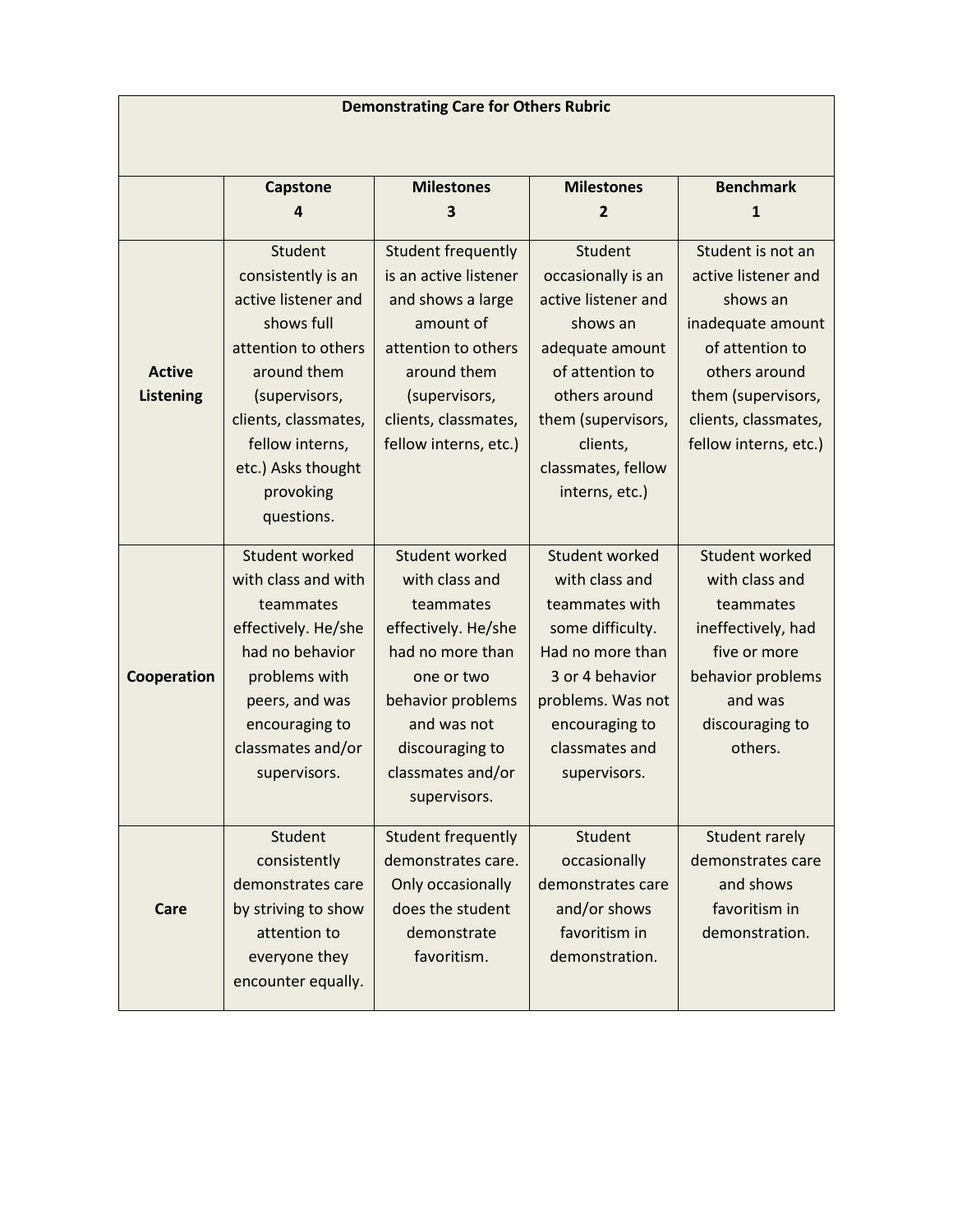| Increase in Growth and Personal Development Rubric |                                                                                                                                                                                                                                                                                                                                                             |                                                                                                                                                                                                                                              |                                                                                                                                                                         |                                                                                                                                                                                                                                            |  |
|----------------------------------------------------|-------------------------------------------------------------------------------------------------------------------------------------------------------------------------------------------------------------------------------------------------------------------------------------------------------------------------------------------------------------|----------------------------------------------------------------------------------------------------------------------------------------------------------------------------------------------------------------------------------------------|-------------------------------------------------------------------------------------------------------------------------------------------------------------------------|--------------------------------------------------------------------------------------------------------------------------------------------------------------------------------------------------------------------------------------------|--|
|                                                    | Capstone                                                                                                                                                                                                                                                                                                                                                    | <b>Milestones</b>                                                                                                                                                                                                                            |                                                                                                                                                                         | <b>Benchmark</b>                                                                                                                                                                                                                           |  |
|                                                    |                                                                                                                                                                                                                                                                                                                                                             | 3                                                                                                                                                                                                                                            | $\overline{2}$                                                                                                                                                          | 1                                                                                                                                                                                                                                          |  |
| Preparedness                                       | Has significantly improved<br>and/or already consistently<br>shows competency in<br>solving problems and<br>proactively brings<br>information that might be<br>needed, in addition to<br>bringing basic materials to<br>class/appointments.                                                                                                                 | Has shown improvement<br>in bringing basic<br>information and/or<br>materials necessary to<br>class/appointments.                                                                                                                            | Has somewhat improved<br>and occasionally comes<br>to class/appointments<br>without the necessary<br>information and/or<br>materials.                                   | Has not improved;<br>regularly comes to<br>class/appointments<br>without the necessary<br>information and/or<br>materials.                                                                                                                 |  |
| Personal<br>Responsibility                         | Has significantly grown or<br>has already competently<br>identified their own role in<br>a problem and sees their<br>role in the solution. Has<br>grown or has already<br>shown acquiring the<br>necessary knowledge to<br>solve problems.                                                                                                                  | Has shown growth in<br>identifying their own role<br>in problem and sees their<br>role in the solution but<br>does not have necessary<br>knowledge to solve<br>problems.                                                                     | Has somewhat shown<br>growth in identifying their<br>own role in problem but<br>wants others to "fix it".                                                               | Has not shown growth in<br>personal responsibility;<br>Blames others for<br>problems.                                                                                                                                                      |  |
| Emotional<br><b>Maturity</b>                       | Student has shown<br>significant growth or has<br>already shown competence<br>in demonstrating the ability<br>to evaluate personal<br>situations and life<br>experiences to make<br>complex decisions relating<br>to personal development.<br>Student also shows<br>increased ability to<br>improve and/or shows<br>competence to re-evaluate<br>decisions. | Student has shown growth<br>in possessing some level<br>of emotional maturity but<br>may find it difficult to<br>make decisions related to<br>social/personal situations<br>or see how these decisions<br>relate to personal<br>development. | Student somewhat has<br>grown in their<br>understanding of basic<br>desicion making skills,<br>but may not adequately be<br>able to apply those skills<br>to all areas. | Student shows little or no<br>growth or understanding<br>of decision making skills<br>and is unable to use<br>personal abilities to<br>develop or improve<br>decisions that relate to<br>social, personal, and<br>interpersonal decisions. |  |